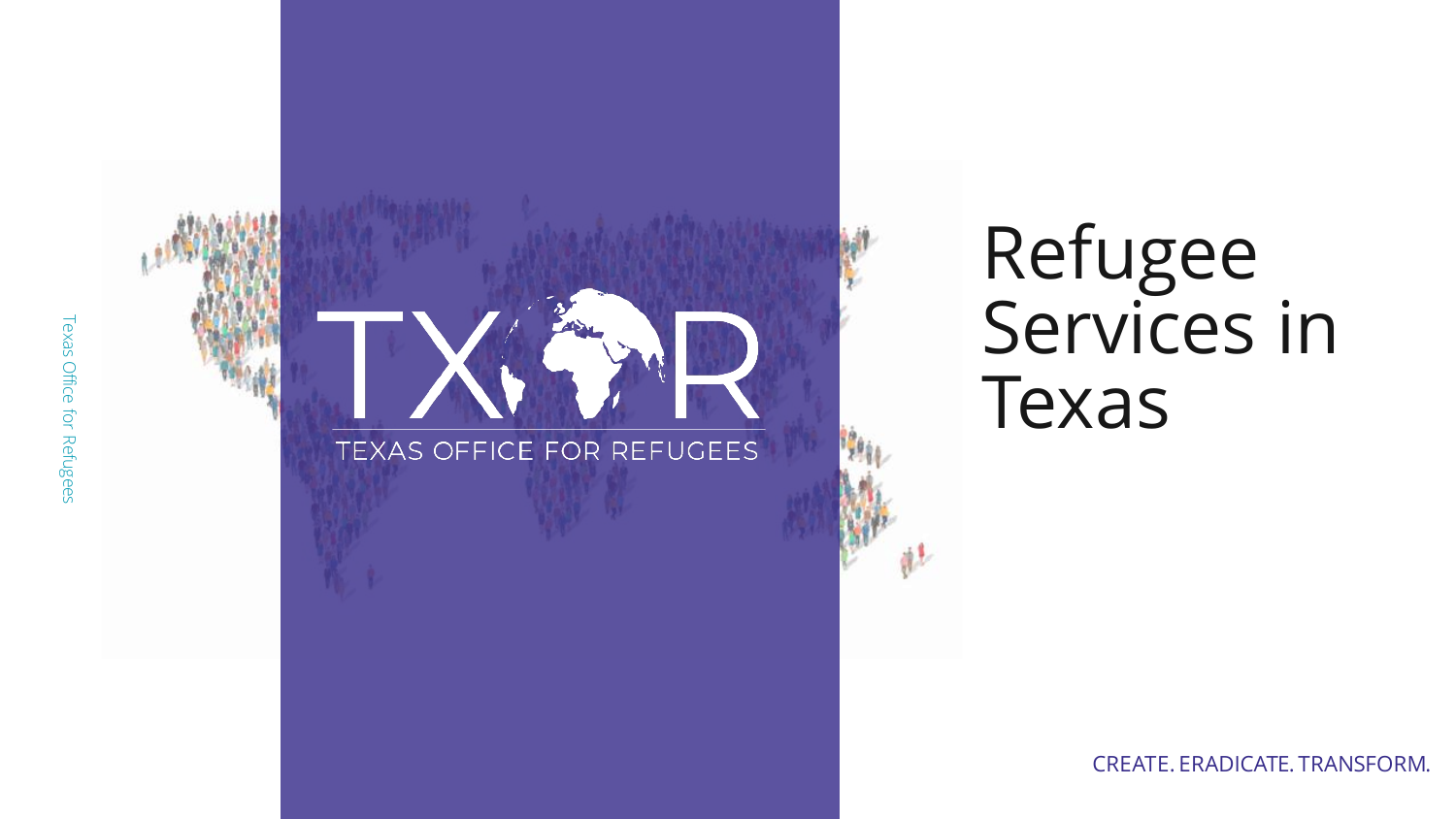## **TXOR was established in 2021, as the Office of Refugee Resettlement (ORR) Replacement Designee for Texas**

Primary Roles Include:

- 1. Administration of Programs
- 2. Technical Assistance and Training
- 3. Community Engagement
- 4. Monitoring and Evaluation of Programs

My role as Community Outreach Specialist is to understand the needs for refugees statewide and help our team produce solutions.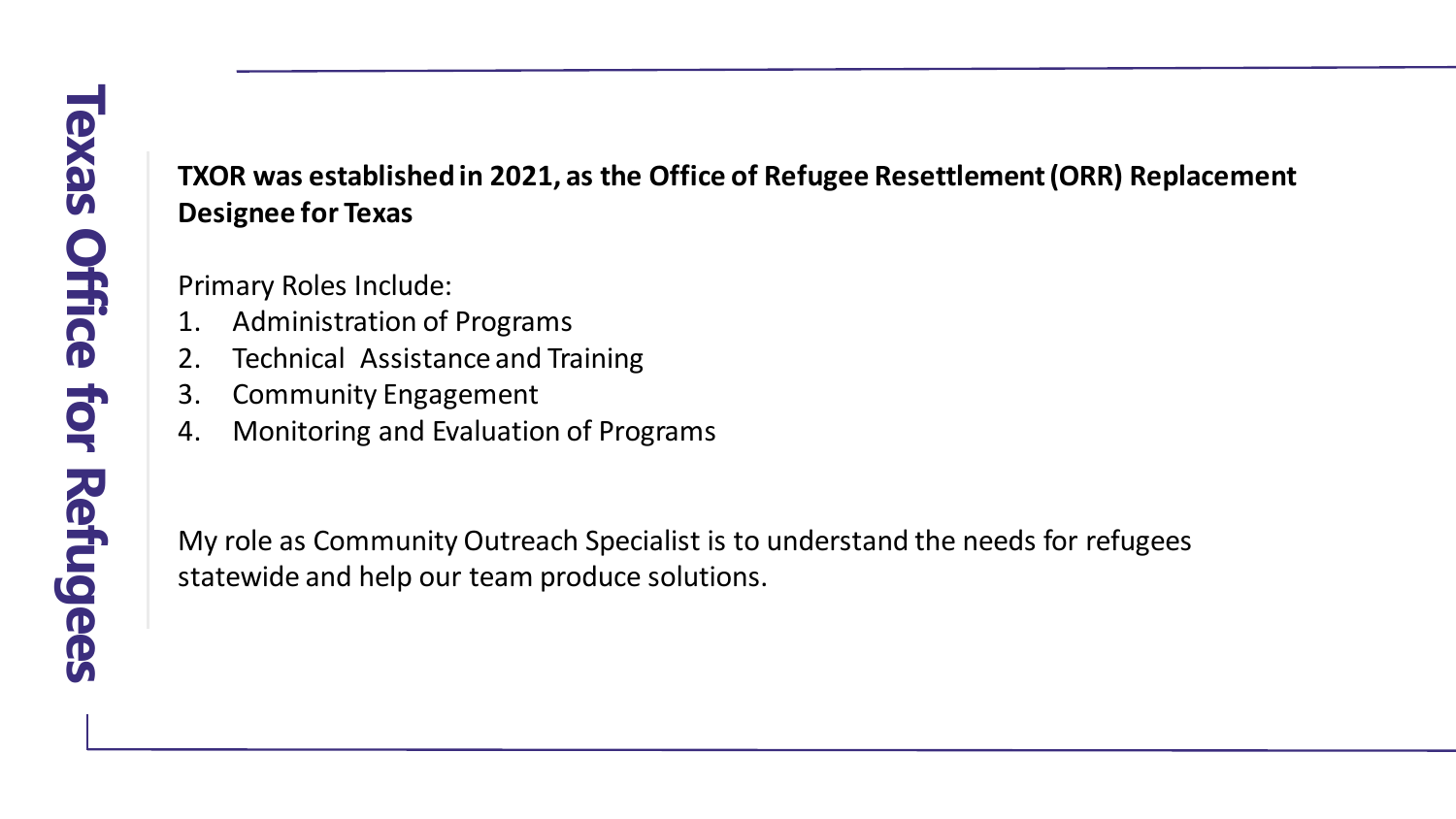# **Office of Refugee Resettlement Eligible Populations**

- ✓ Refugees
- ✓ Asylees
- $\checkmark$  Cuban and Haitian Entrants
- $\checkmark$  Amerasians
- $\checkmark$  Lawful Permanent Residents
- $\checkmark$  Iraqi and Afghan Special Immigrants
- $\checkmark$  Unaccompanied Refugee Minors
- $\checkmark$  Victims of Human Trafficking

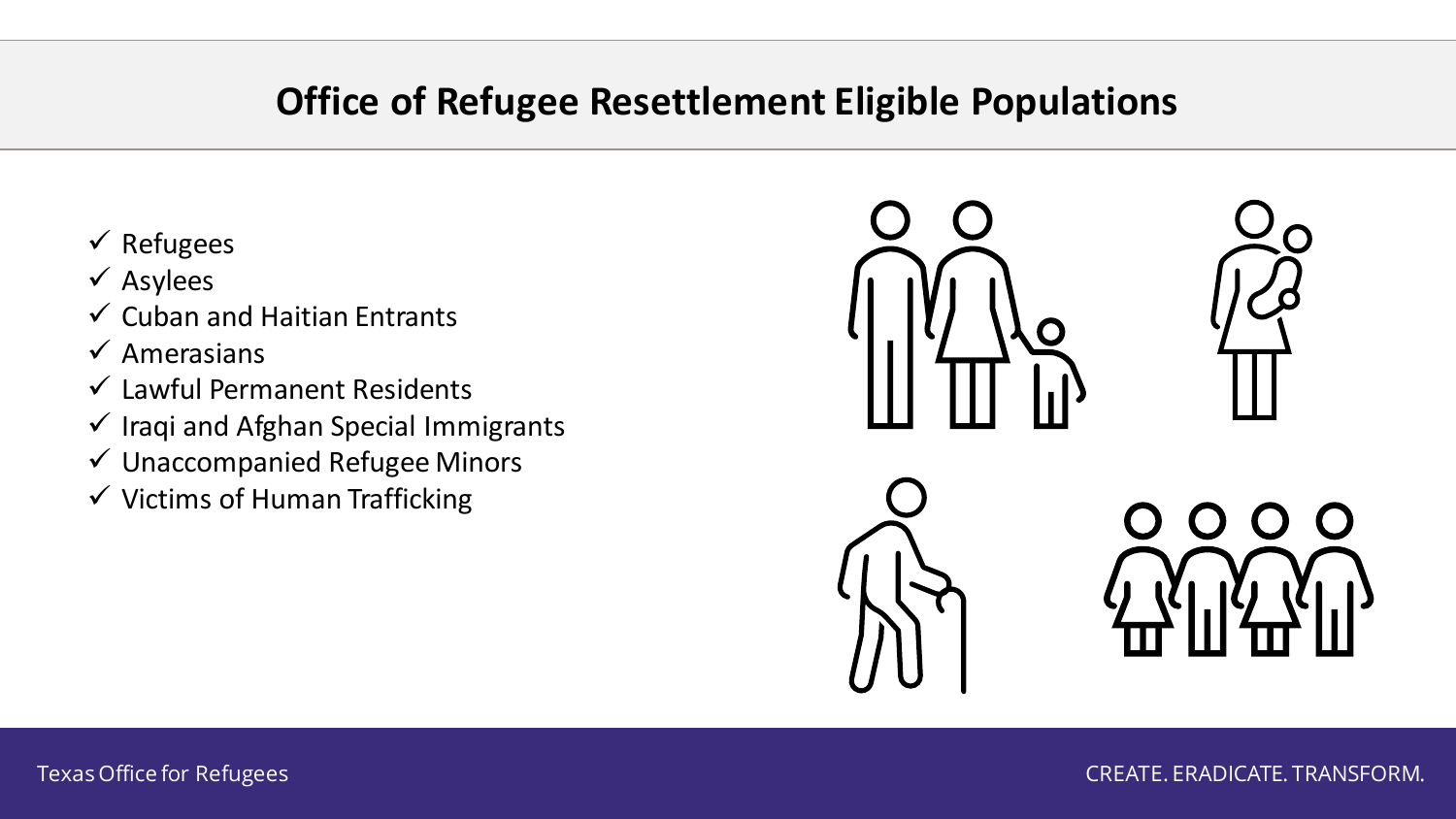# **TXOR Population Arrivals**

**Not Including FY22 Including FY22**





Texas Office for Refugees and the control of the case of the case of the case of the case of the case of the case of the case of the case of the case of the case of the case of the case of the case of the case of the case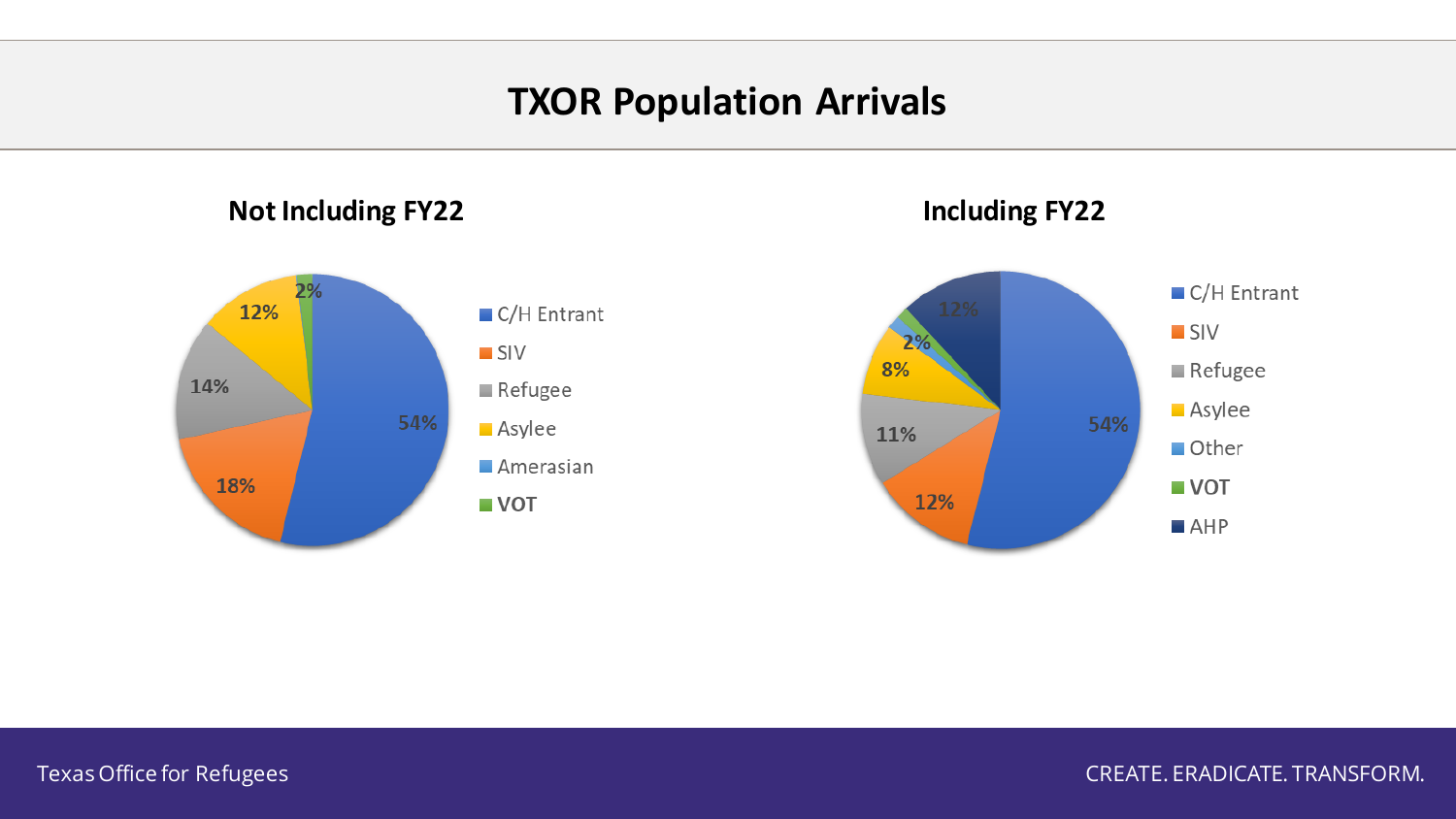| Refugee Cash Assistance (RCA)       | <b>Refugee Medical Assistance</b><br>(RMA) | <b>Civics Instruction</b>             |
|-------------------------------------|--------------------------------------------|---------------------------------------|
| Digital Inclusion Services (DIS)    | <b>Driver's Education</b>                  | <b>Education Services</b>             |
| <b>Employment Services (EMP)</b>    | <b>Integration Services</b>                | Pre - HSE                             |
| <b>Professional Recertification</b> | Refugee Youth Mentoring                    | <b>Social Adjustment Services</b>     |
| Services for Older Refugees         | <b>Vocational Training</b>                 | <b>Women's Empowerment</b><br>Program |

\*Please note, that not all agencies will provide all services listed.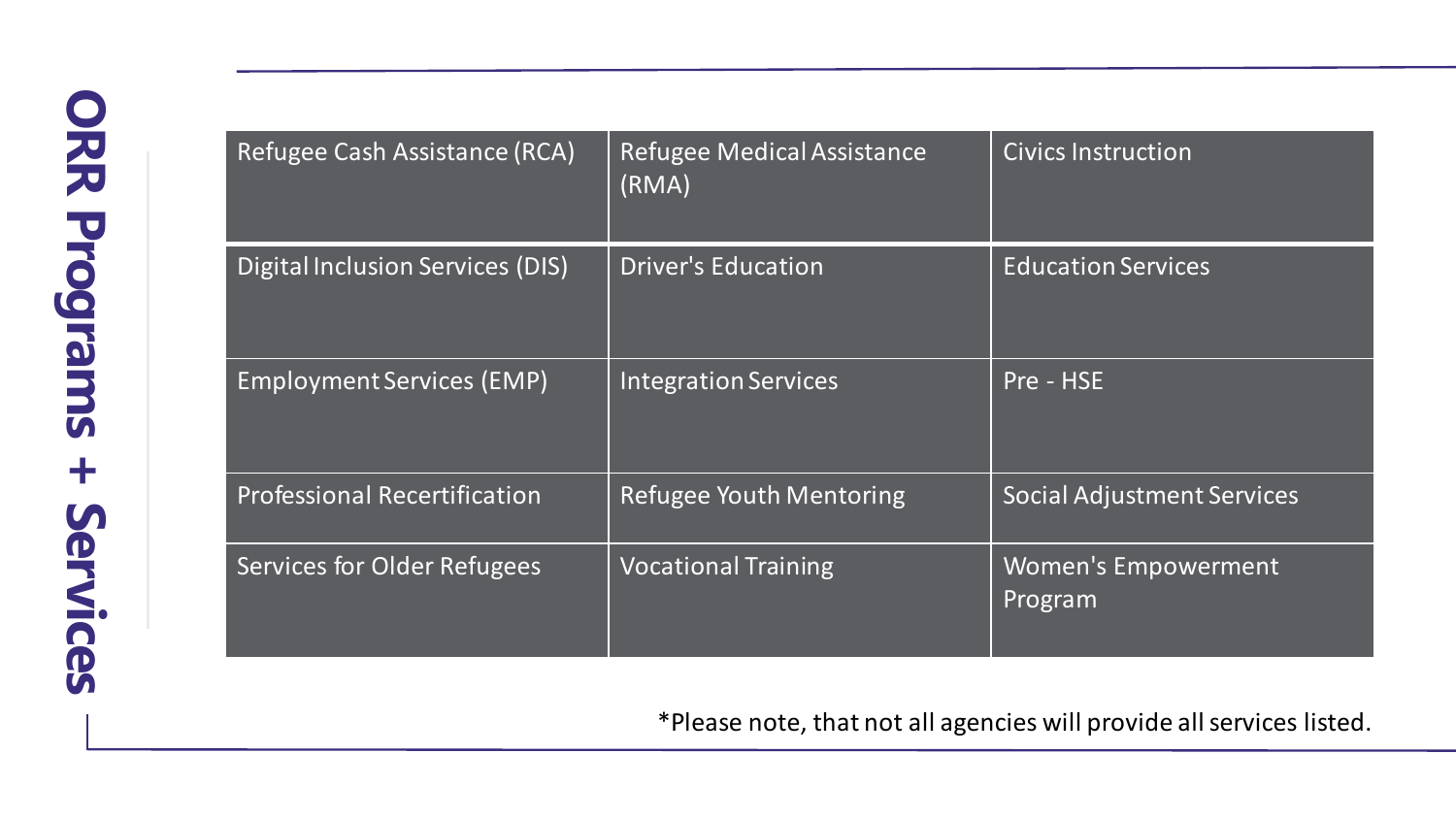# **Refugee Cash Assistance and Refugee Medical Assistance**



Refugee Cash Assistance (RCA)

- Provides refugees with cash assistance the first 8 months after receiving an asylum approval
	- This is currently being extended to a 12 month model to better support clients as they work toward self-sufficiency.
- Clients cannot be co-enrolled in other cash assistance programs while in RCA, such as the Matching Grant program, Temporary Assistance for Needy Families (TANF), etc.



Refugee Medical Assistance (RMA)

• Provides refugees with medical assistance throughout the first 8 months after the date of eligibility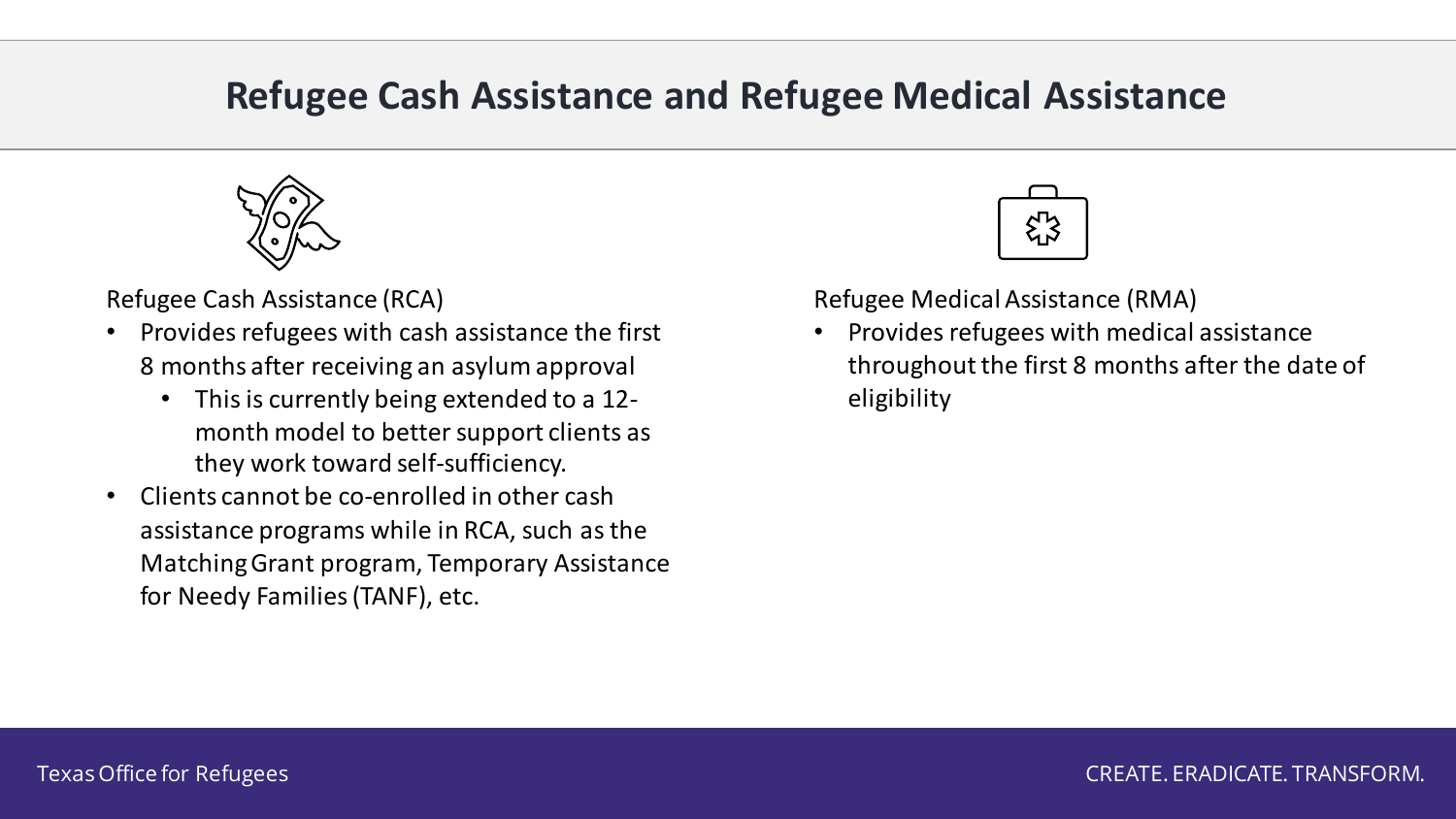# **Employment & Education Services**

Service providers can assist these populations with:

- ❑ Job Readiness
- ❑ Job Placement and Upgrades
- ❑ Vocational Training and Professional Recertification
- ❑ On-the-Job Training

❑ English Language Instruction ❑ Digital Inclusion ❑ Pre-High School Education



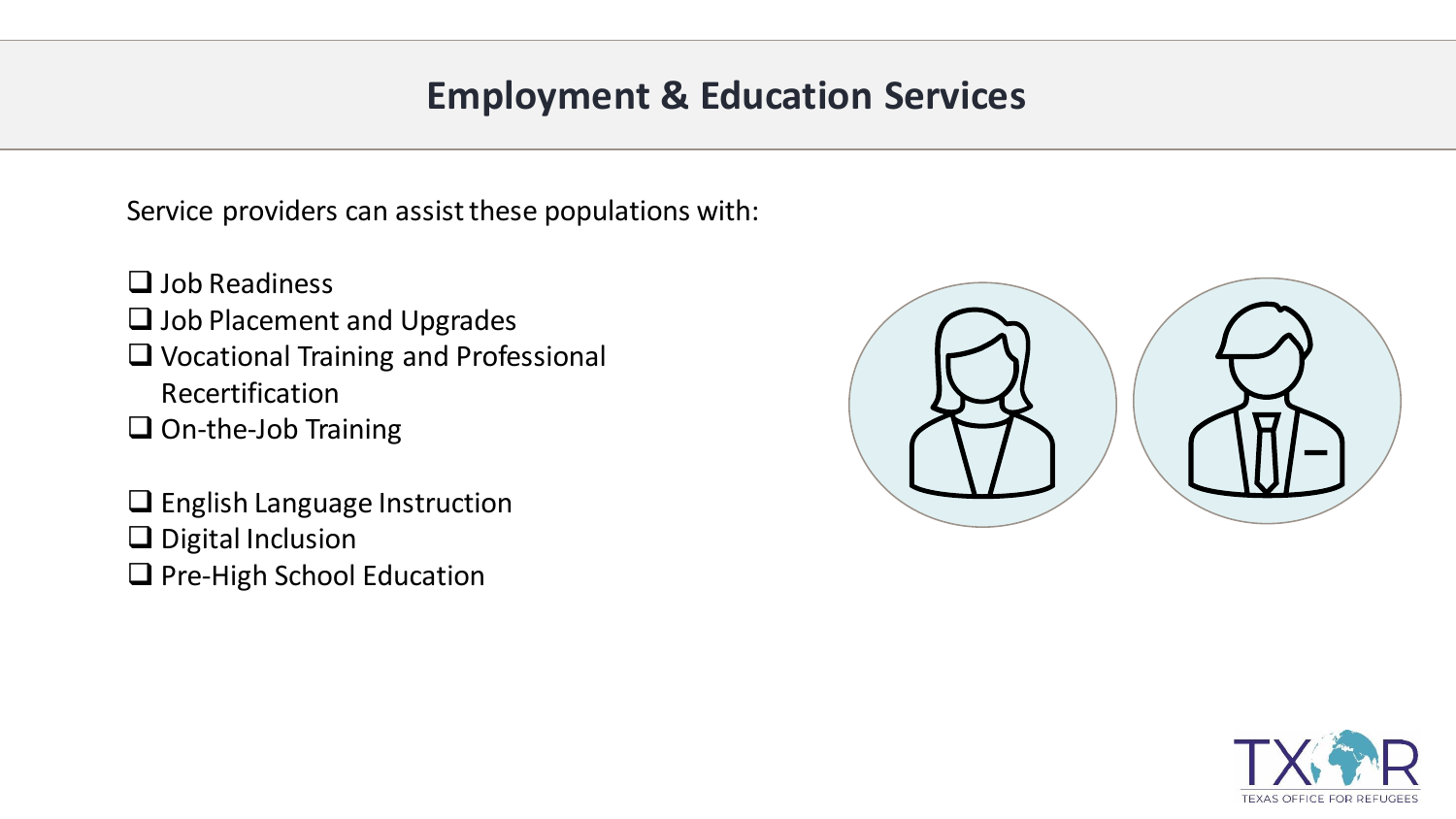# **Social Adjustment Services and Integration Services**

### **Social Adjustment Services:**

Strengths-based case management, including assistance in applying for federal and state support programs, obtaining health care to address both physical and mental health needs, access to emergency services, and orientations for cultural adjustment

### **Integration Services:**

- ❑ Citizenship
- ❑ Civics
- ❑ Women's Empowerment
- ❑ Youth Mentoring
- ❑ Services to Older Refugees
- ❑ Driver's Education



### Texas Office for Refugees CREATE. ERADICATE. TRANSFORM.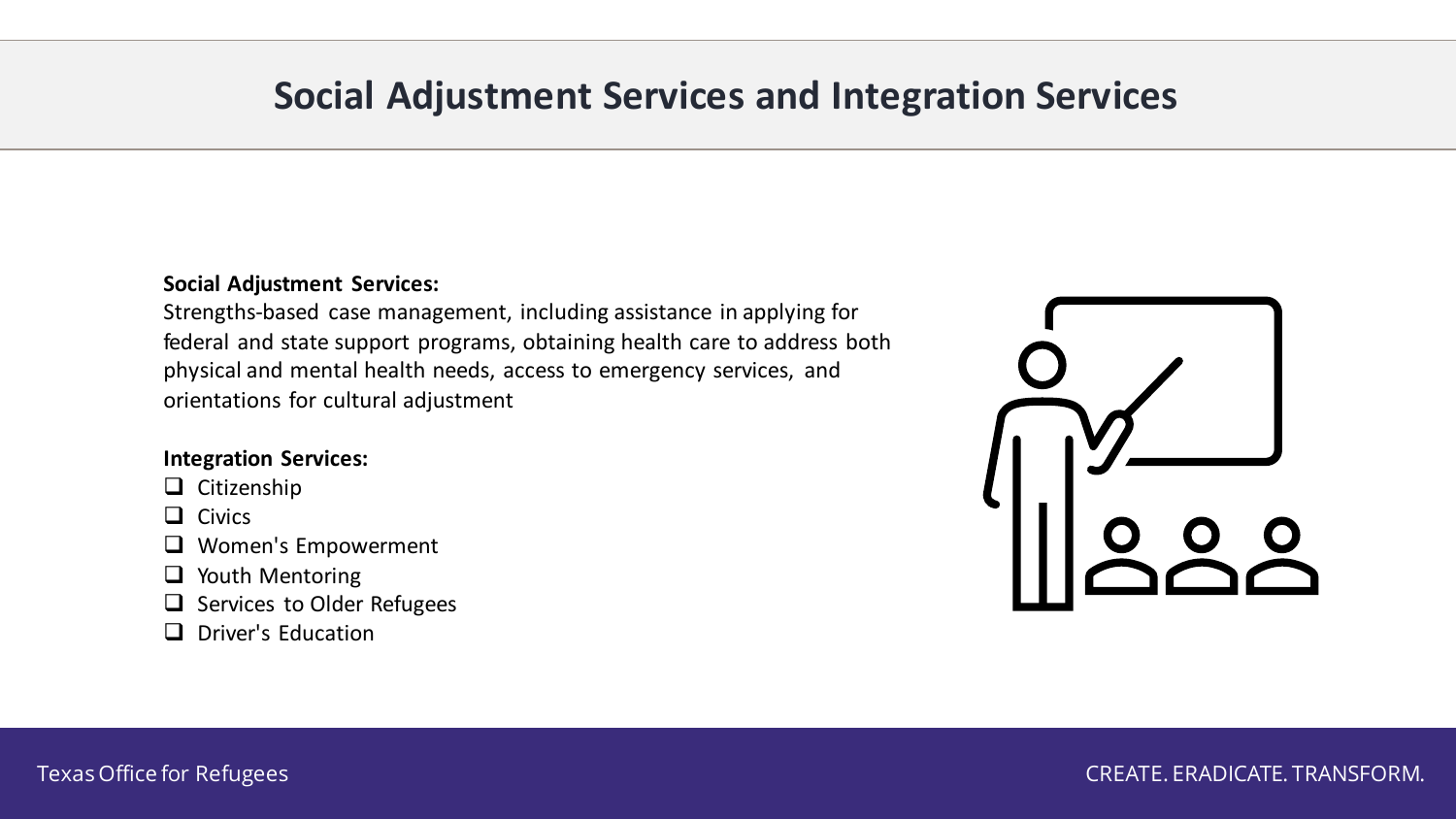

Many of these service providers will offer legal aid to their clients for free, including services such as:

- 1. Lawful Permanent Residency
- 2. US Citizenship/Naturalization
- 3. Cuban Adjustment
- 4. Refugee and Asylee Adjustment
- 5. Asylum Processing
- 6. T Visa, U Visa, & VAWA
- 7. Unaccompanied Minors
- 8. Refugee Family Petitions
- 9. Refugee Travel Documents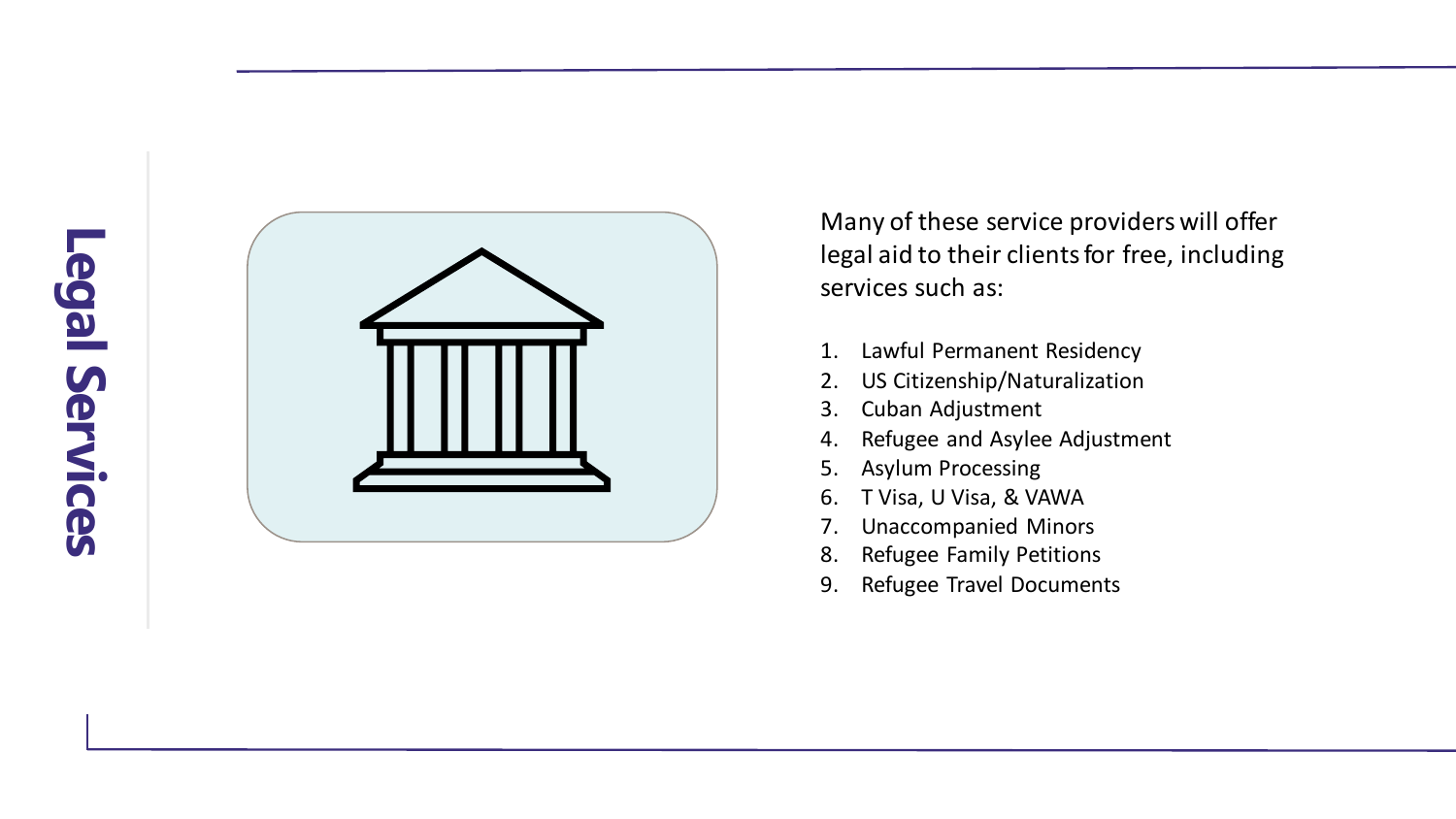### **Medicaid**

- A joint federal and state program that helps lowincome individuals and families pay for the costs of medical and long-term custodial care
- Clients can call 2-1-1 to find out eligibility and where the closest benefits office is to them

### **Supplemental Security Income (SSI)**

- SSI is a federal program that provides monthly payments to people who have limited income and few resources
- SSI is for people who are 65 or older and for anyone who is blind or has a permanent disability, even children

### **Supplemental Nutrition Assistance Program (SNAP)**

- SNAP benefits can be used to purchase food from a grocery store
- Clients are given money each month on a plastic card call the Lone Star card, which works like a debit card

### **Temporary Assistance for Needy Families (TANF)**

- TANF provides financial and medical assistance to in need dependent children and the parents or relatives with whom they are living
- Eligible TANF households receive monthly cash and Medicaid benefits.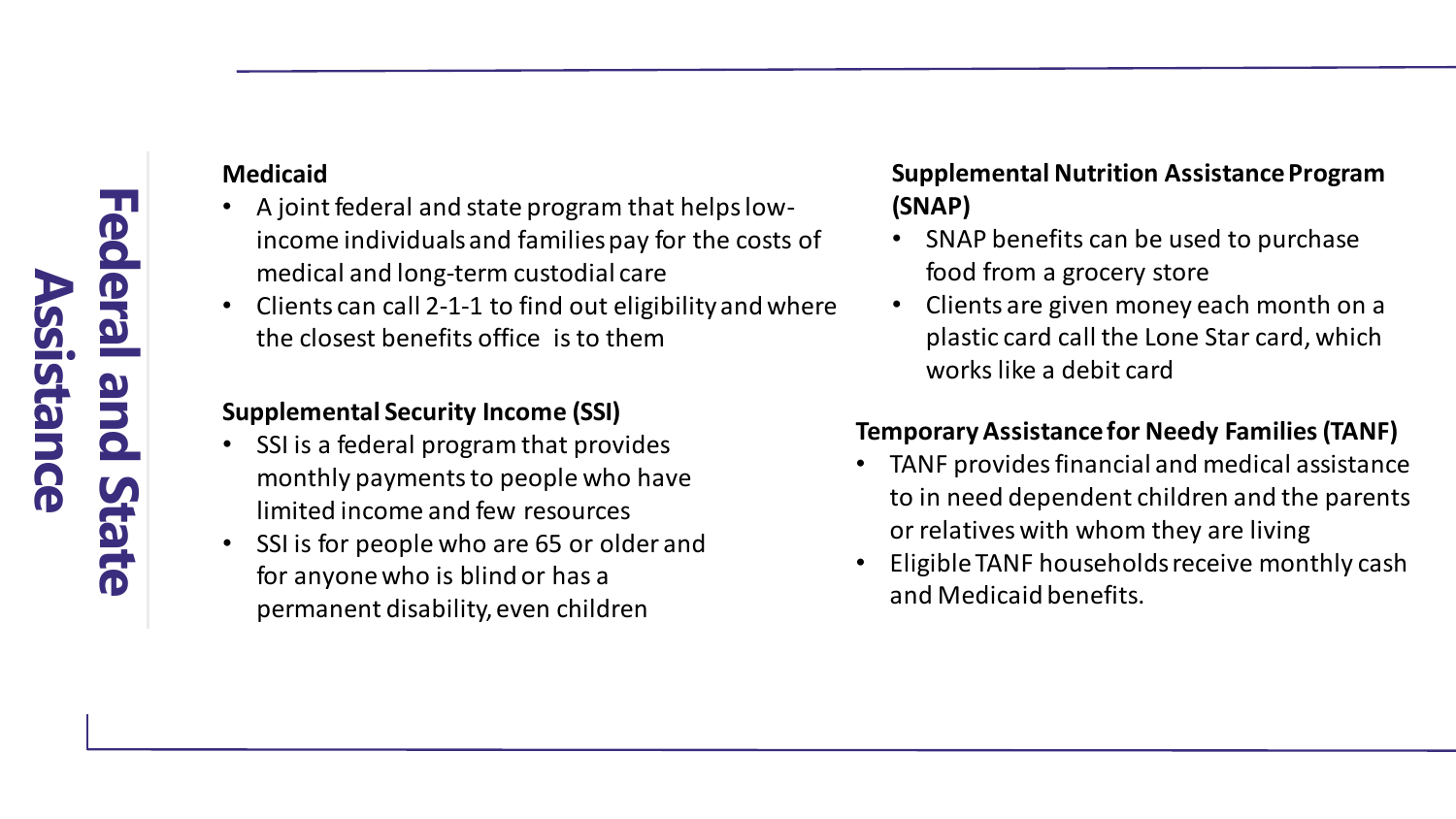# **Unaccompanied Minors**

### **ORR serves unaccompanied minors through two distinct programs**

- 1. URM Unaccompanied Refugee Minors Program
- 2. UC Unaccompanied Children Program

**These programs serves some of the most vulnerable minors (under the age of 18) in the world that immigrate/migrate to the United States without parents/custodians:**

- Fleeing persecution
- **Escaping violence**
- Running from abuse

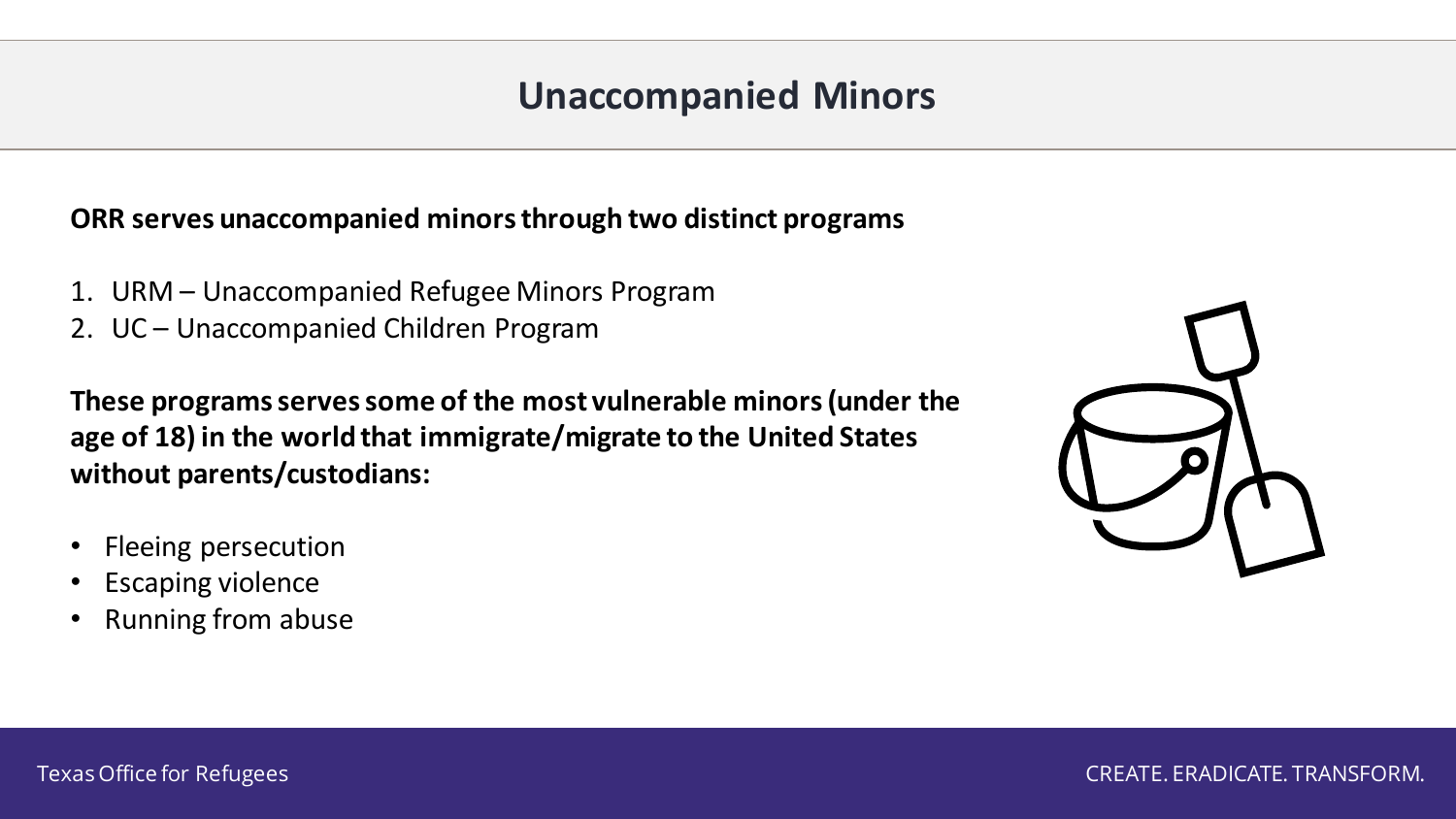# **Unaccompanied Refugee Minors (URM) Program**

### **URM Eligible Populations**

Unaccompanied Refugee Minors may come from any of the following ORR-eligible populations:

- **Refugees**
- ✓ Asylees
- $\checkmark$  Cuban or Haitian entrants
- $\checkmark$  Certain Minors with Special Immigrant Juvenile Status
- $\checkmark$  Victims of Human Trafficking
- $\checkmark$  U-Status recipients
- $\checkmark$  Paroled Unaccompanied Afghan Minors

### **URM Program Services**

- Financial Support
- Case Management
- Educational Supports
- English Language Training
- Career/College Counseling and Training
- Mental Health Services
- Assistance Adjusting Immigration Status
- Cultural Activities
- Recreational Opportunities
- Support for Social Integration
- Cultural and Religious Preservation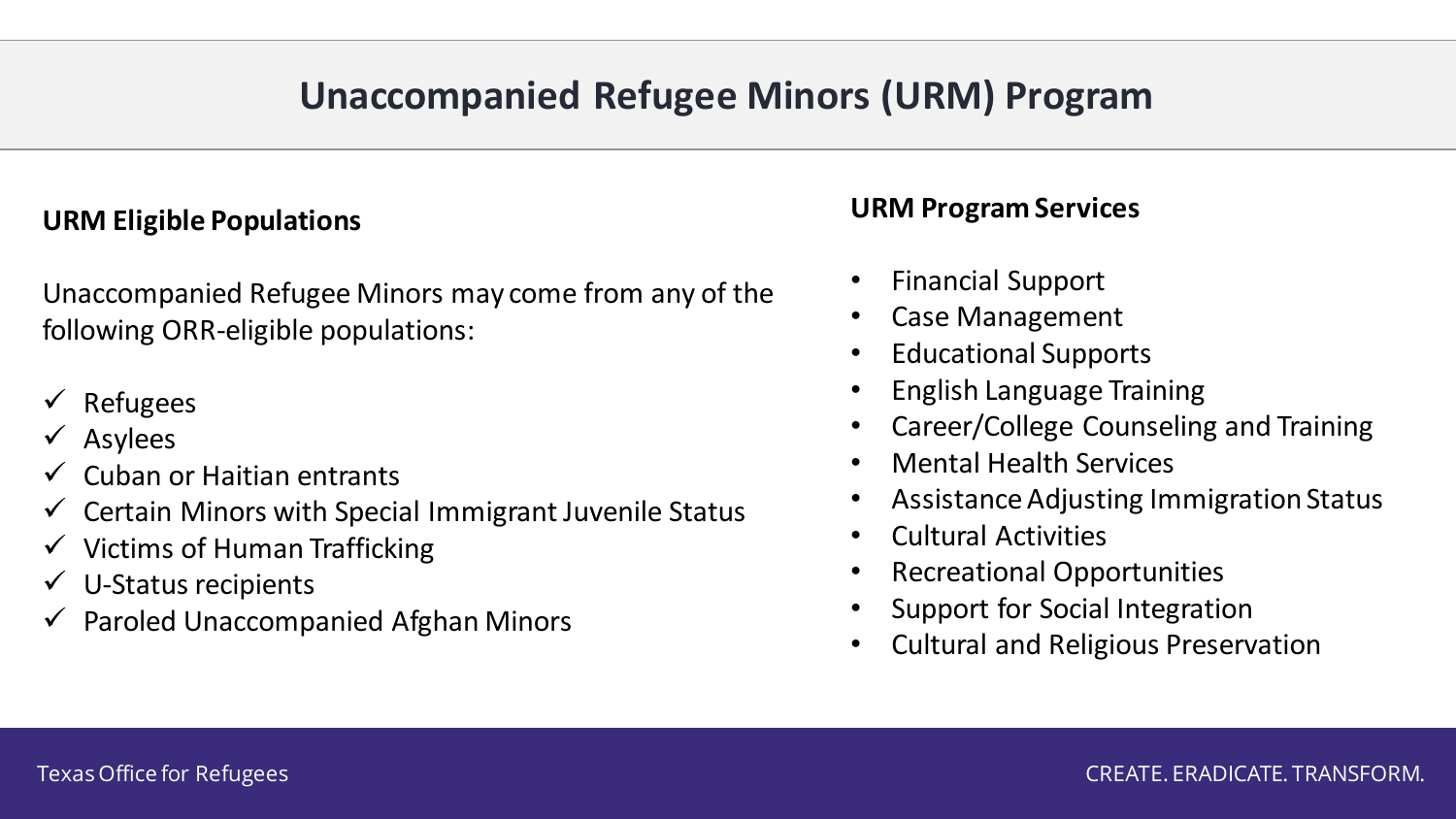# **Unaccompanied Children (UC) Program**

### **Unaccompanied Child (UC) Definition:**

- 1. Has no lawful immigration status in the United States
- 2. Is under 18 years of age
- 3. Has no parent or legal guardian in the US able to provide care and custody

### **UC Program Services**

- Classroom Education
- Mental and medical health services
- Case management
- Recreation
- Reunification Services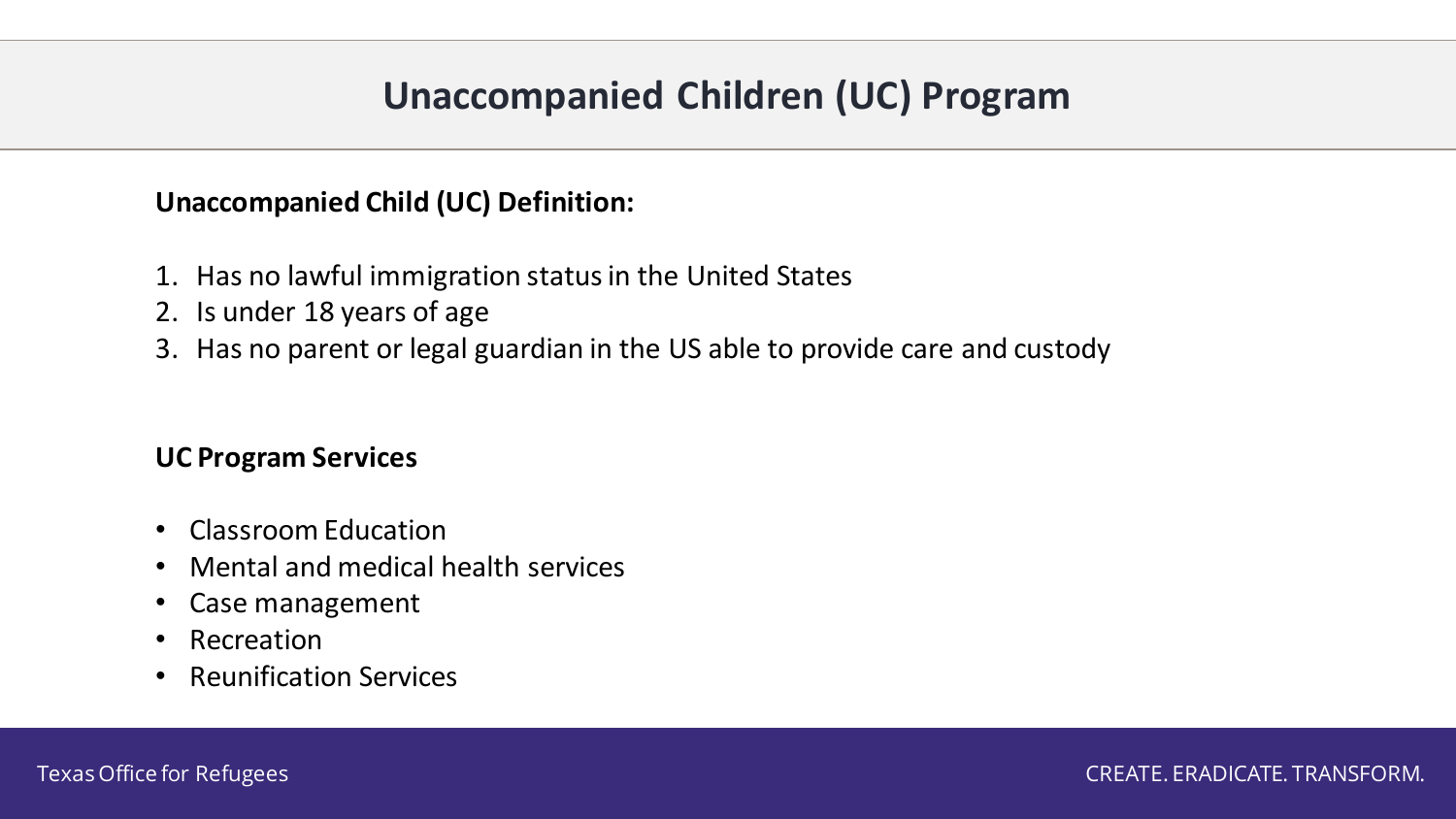# **Victims of Trafficking (VOT)**

# Historically, Texas has served around **812** VOTs (From 2006 - present)



**Top 3 Nationalities** Honduras (**36%**)

Mexico (**21%**) El Salvador (**13.67%**) **Top 3 Cities serving VOTs** Houston (**45**%) Austin (**15**%) Dallas (**6**%)

**Top Programs** RCA Texas (**45%**) Social Adjustment Services (**23%**) Employment (**19%**) ELI - English Language Instructions (**5%**)

### **Top Organizations serving VOTs**

YMCA International Services - Houston Refugee Services of Texas - Austin Refugee Services of Texas - Houston Catholic Charities of Galveston-Houston Catholic Charities of Dallas

Texas Office for Refugees CREATE. ERADICATE. TRANSFORM.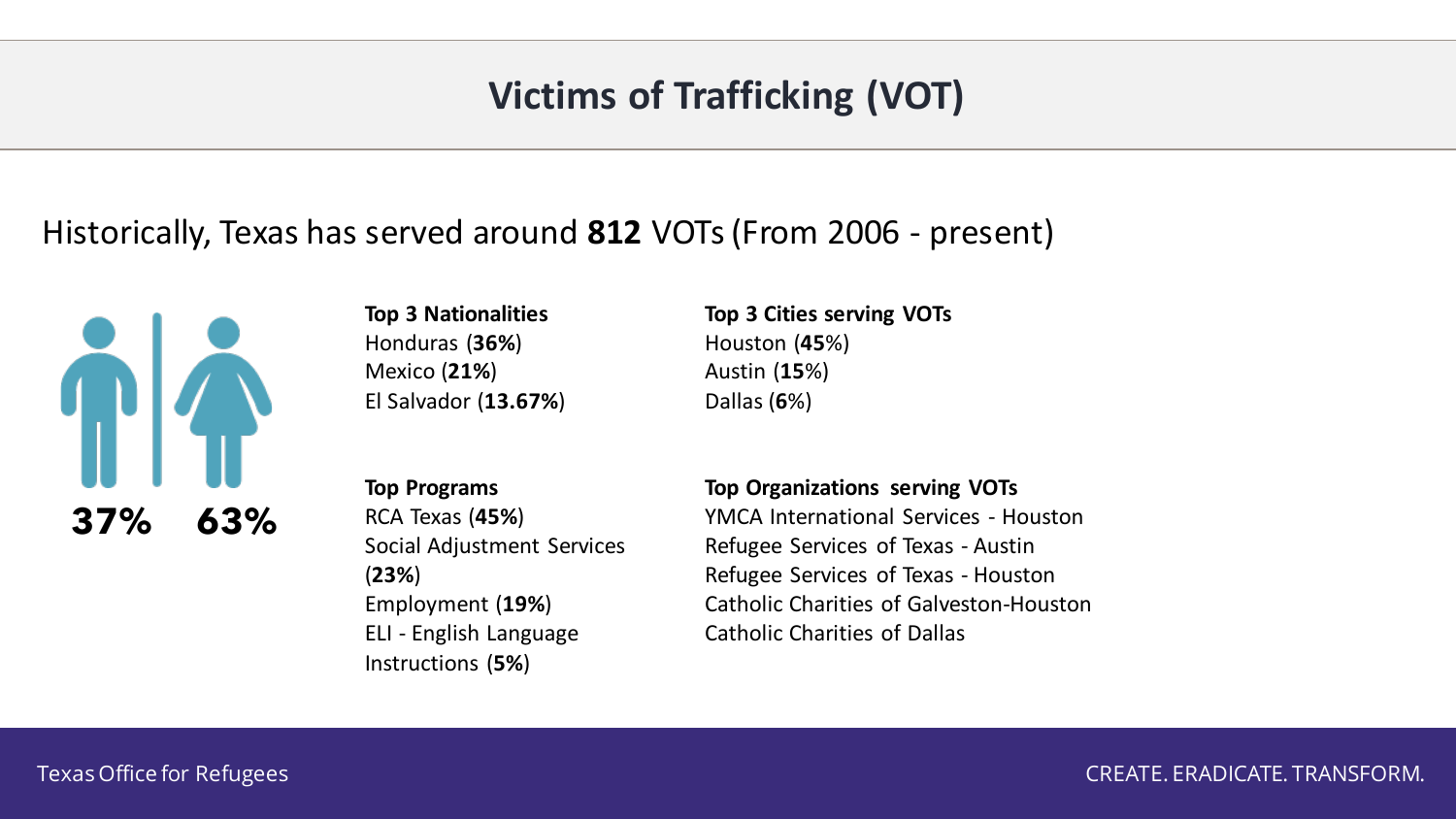# **Victims of Trafficking (VOT)**

### **Refugee Services of Texas – Survivors of Trafficking Empowerment Program (STEP)**

*Amarillo, Austin, Dallas, Fort Worth, Houston, and the Rio Grande Valley*

### **STEP serves the following groups:**

- $\checkmark$  Victims of human trafficking
- $\checkmark$  Victims of labor and sex trafficking
- ✓ Adults and Minors

### **Services provided:**

- Human trafficking screenings
- Crisis management and safety support
- Basic needs assistance
- Counseling services
- Emotional support
- Applications for public benefits
- Community outreach and trainings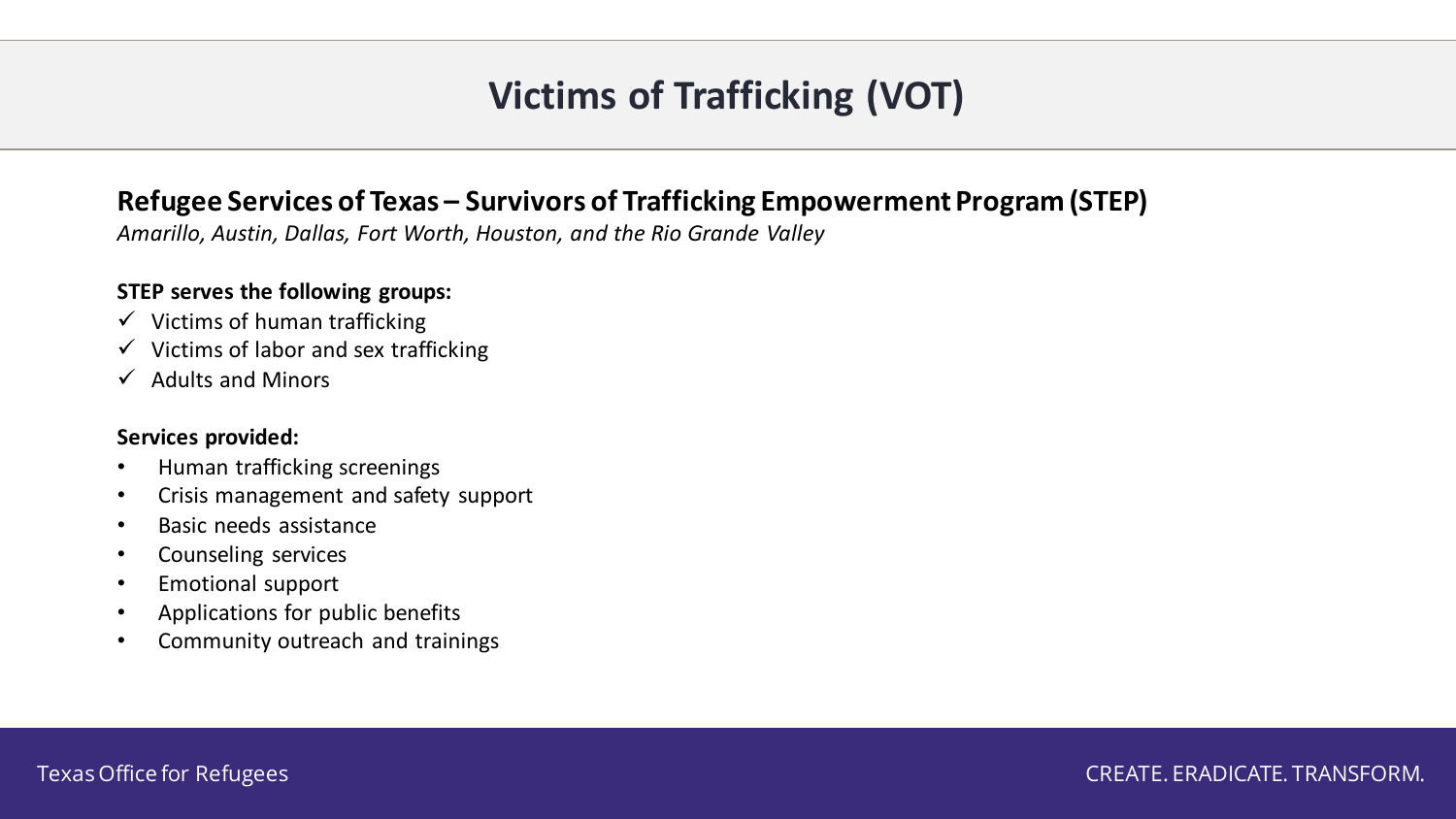# **Victims of Trafficking (VOT)**



Texas Office for Refugees and the control of the control of the case of the case of the case of the case of the case of the case of the case of the case of the case of the case of the case of the case of the case of the ca